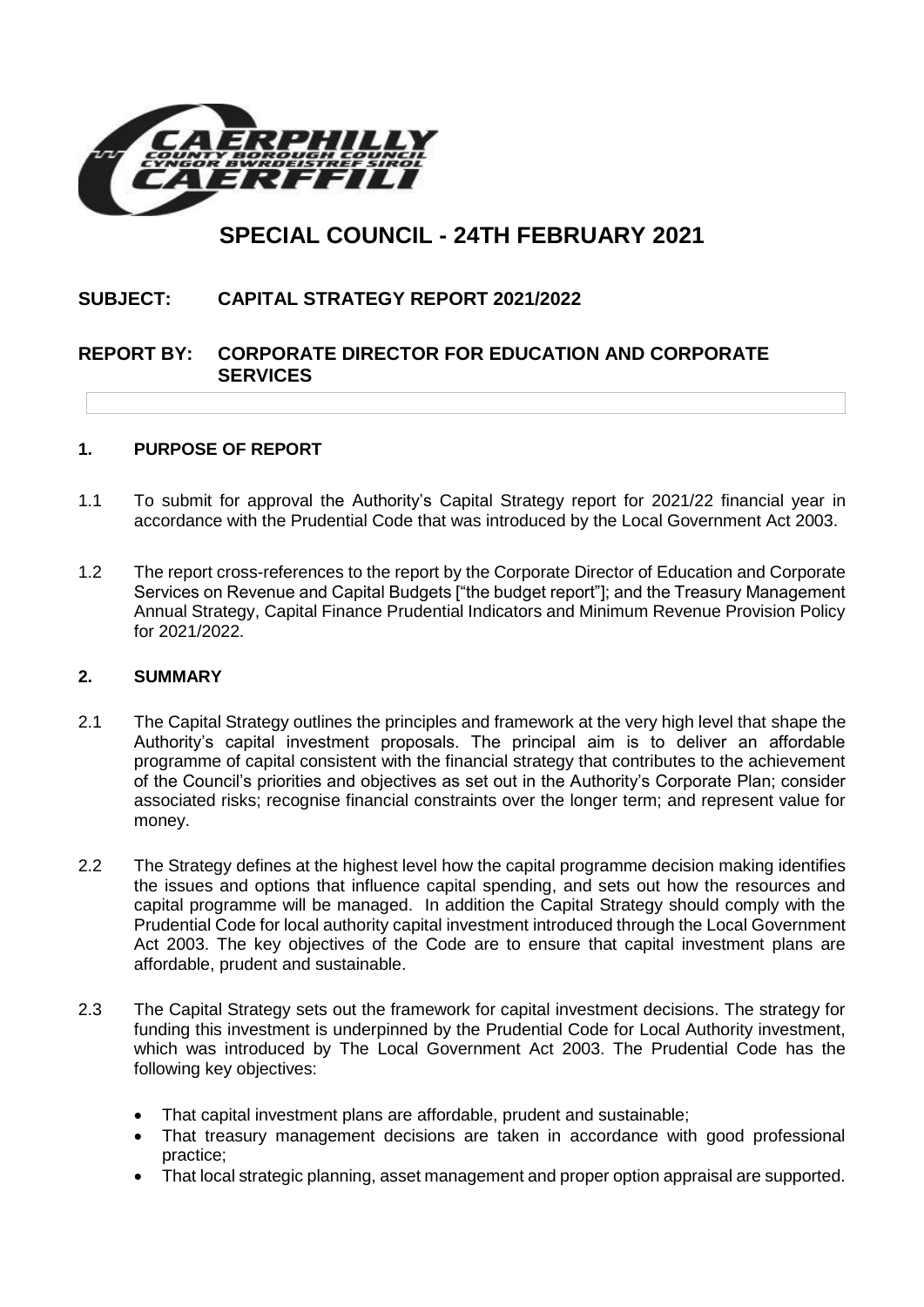# **3. RECOMMENDATIONS**

3.1 That the annual Capital Strategy Report be approved.

# **4. REASONS FOR THE RECOMMENDATIONS**

- 4.1 The Annual Capital Strategy report is a requirement of the CIPFA's Prudential Code (2017 edition).
- 4.2 The Prudential Code was first introduced through the Local Government Act 2003. Authorities are required by regulation to have regard to the Prudential Code when carrying out their duties in England and Wales under Part 1 of the Local Government Act 2003.

# **5. THE REPORT**

#### 5.1 **Corporate Priorities**

- 5.1.1 Underlying the capital strategy is the recognition that the financial resources available to meet corporate and departmental priorities are constrained in the current economic climate. Therefore the Authority must rely more on internal resources and seek ways in which investment decisions can be no less than self-sustaining or generate positive returns both in terms of meeting corporate objectives and producing revenue savings.
- 5.1.2 The Authority's corporate priorities and well-being objectives are set out in its Corporate Plan, which is published on the Council's website:

[Link to Council's Corporate Plan 2018-2023](https://www.caerphilly.gov.uk/CaerphillyDocs/Council-and-democracy/Corporate_Plan_2018-2023.aspx)

#### 5.2 **Capital Expenditure and Financing**

- 5.2.1 Capital expenditure is defined as costs incurred by the Authority in acquiring new property, plant and equipment (PPE); or costs incurred by enhancing the existing PPE asset base. Capital expenditure can also be incurred in instances where the asset is owned by a third party but the Authority has provided the third party with a loan or grant. In such instances the expenditure is recorded as if incurred directly by the Authority.
- 5.2.2 In accordance with accounting definitions, expenditure can be capitalised when it relates to:
	- The acquisition or creation of a new fixed asset capitalisation will depend on the creation of rights to future economic benefits controlled by the Authority;
	- The enhancement of an existing fixed asset capitalisation will depend on the works substantially increasing the value of the asset, extending its useful life or increasing its use in service provision.
- 5.2.3 The Authority has a de-minimus limit for capital expenditure of £10,000. Capital expenditure that is below this de-minimus limit, irrespective of meeting the definition set out in paragraph 5.2.2, is charged to a revenue budget with the exception being the purchase of vehicles which are always capitalised.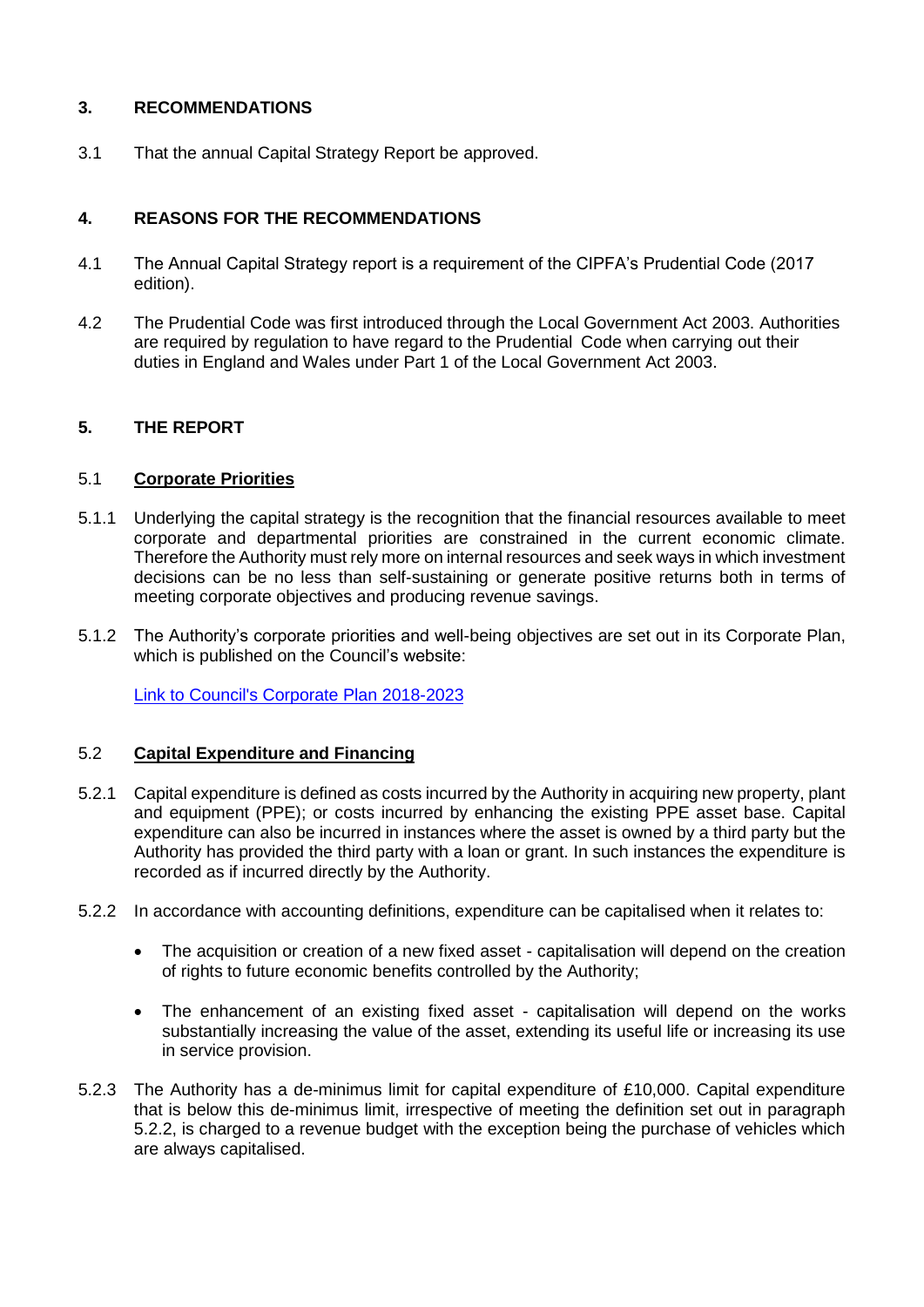5.2.4 The Authority's core capital programme is approved by Council annually as part of the Budget Report, and is funded from the General Capital Grant and Supported Borrowing Approvals. Both of these funding streams are confirmed annually by Welsh government as part of the Local Government Finance Settlement.

|                                   | 2020/21<br><b>Approved</b><br><b>Budget</b> | 2021/22<br>budget | 2022/23<br>budget | 2023/24<br>budget |
|-----------------------------------|---------------------------------------------|-------------------|-------------------|-------------------|
|                                   | £000s                                       | £000s             | £000s             | £000s             |
| <b>Council Fund</b>               | 11,363                                      | 11,349            | 9,726             | 9,726             |
| <b>Housing Revenue</b><br>Account | 36,000                                      | 35,200            | 35,800            | 37,600            |
| <b>TOTAL</b>                      | 47,363                                      | 46,549            | 45,526            | 47,326            |

5.2.5 The Authority's three year core capital programme from 2021/22 is summarised below:

Table 1: Prudential Indicator: Estimates of Capital Expenditure

- 5.2.6 Further details of the 2021/22 2023/24 core capital programme and the funding of the programme can be found in the Budget Report.
- 5.2.7 In addition to the core capital budget that is approved by Full Council, the Authority's capital programme is also funded from slippage (previous years unspent capital budget that is carried forward); external grants and contributions; section 106 funding; and virement of revenue budgets (revenue contribution to capital outlay {RCCO}).
- 5.2.8 The Housing Revenue Account (HRA) is a ring-fenced account which ensures that council housing does not get subsidised, or is itself subsidised, by other local services. HRA capital expenditure is therefore recorded separately and includes building 400 affordable homes over the next 5 years, achieving the Welsh Quality Housing Standard (WHQS) on existing Council Stock which is due to be completed by December 202 and the implementation of the Post Asset Management Programme which is designed to maintain the Council Housing Stock to the WHQS standard over the next 30 years.
- 5.2.9 **Governance:** the core capital budget is approved annually by Full Council as part of the revenue budget setting process. All other capital projects / capital works that do not form part of the core capital programme will require a cabinet report prior to commencement of the capital scheme. Capital projects / works that require to be funded by prudential borrowing will need a decision by full Council. The Cabinet report will need to include the following:
	- A link to Corporate Priorities and how the capital project would seek to fulfil such priorities;
	- Full option appraisal of the project to demonstrate value for money;
	- That capital investment plans are affordable, prudent and sustainable;
	- Where prudential borrowing is considered that treasury management decisions are taken in accordance with good professional practice;
	- That local strategic planning and asset management plans are supported.
- 5.2.10 All capital expenditure must be financed, either from external sources (government grants and other contributions); the Authority's own resources (revenue contribution, reserves and capital receipts); or debt (borrowing {supported and unsupported}; leasing; and Private Finance Initiative).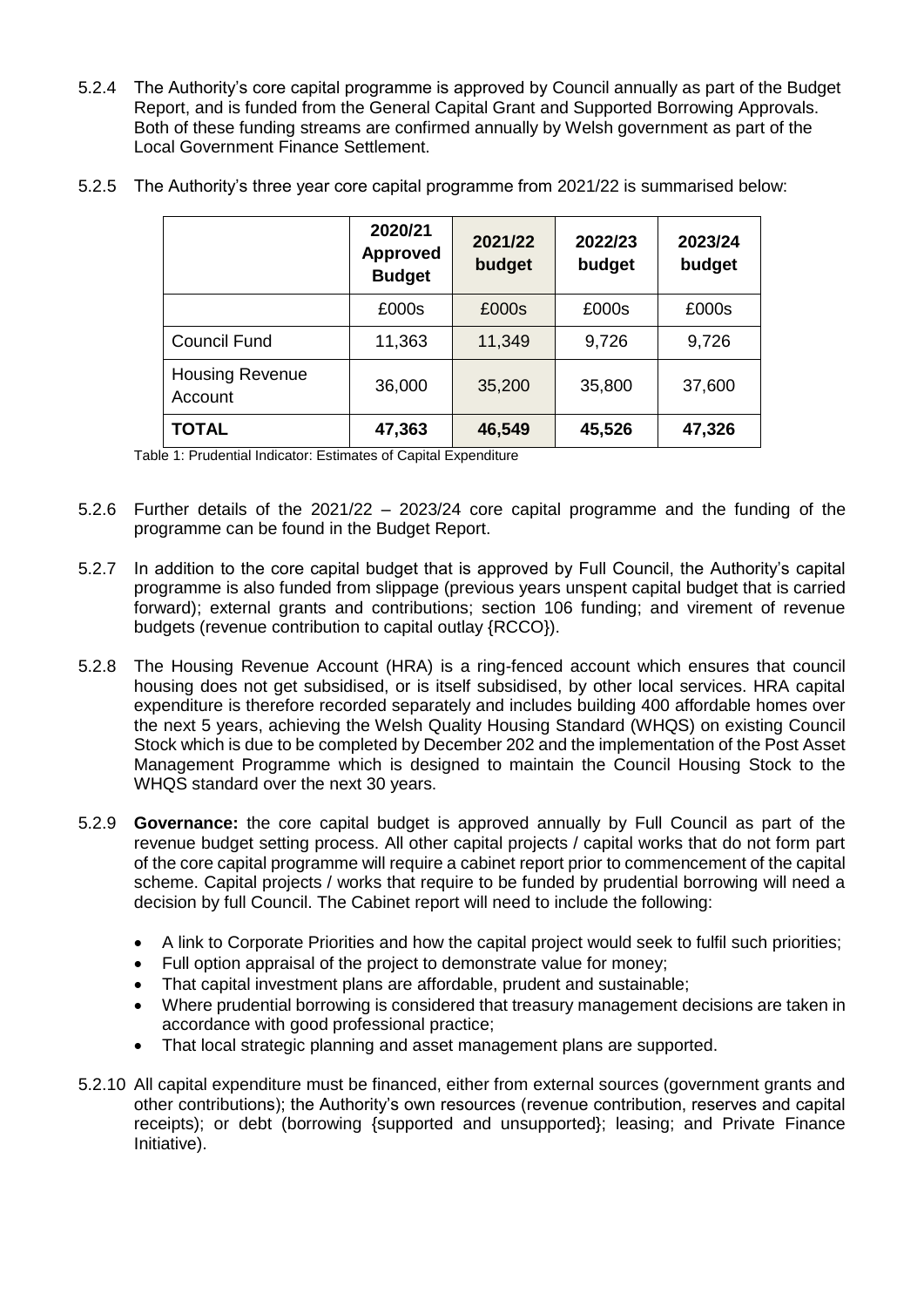- 5.2.11 Debt (including leases) is a source of finance that can be used to fund a capital scheme. However, debt is repayable over time. The Authority sets aside a Minimum Revenue Provision (MRP) every year for the repayment of existing debt. MRP forms part of the debt management budget and is monitored by Corporate Finance. As part of the annual Treasury Management Strategy, which is approved by Full Council in February (along with the Revenue Budget and the Capital Programme), a MRP statement is presented as an appendix to the Strategy annually, and sets out the MRP Policy that is to be adopted by the Authority at the start of the new financial year. The full MRP statement is set out in Appendix 8 of the Treasury Management Annual Strategy.
- 5.2.12 The Authority's cumulative outstanding amount of debt finance is measured by the capital financing requirement (CFR). This increases with new debt-financed capital expenditure and reduces with MRP and capital receipts used to replace debt. The Authority's estimated CFR is set out in Appendix 6 of the Treasury Management Annual Strategy.

#### **5.3 Asset management**

- 5.3.1 Asset management is about using assets (property, plant & equipment) to deliver value and achieve the organisation's business objectives. To ensure that capital assets continue to be of long-term use, the Authority has an asset management strategy in place.
- 5.3.2 The Authority's asset management strategy can be found on its website:

#### [Link to Council's Asset Management Strategy](https://www.caerphilly.gov.uk/My-Council/Strategies,-plans-and-policies/Corporate-strategies,-plans-and-policies/Corporate-Asset-Management-Strategy)

5.3.3 As at 31st March 2020 the Authority's fixed assets (property, plant and equipment) had a net book value of £1,158m. The net book valuation is an accounting valuation, which does not translate to market value. Further details can be found in Note 22 to the Authority's 2019/20 Statement of Accounts:

[Link to Council's Statement of Accounts](https://www.caerphilly.gov.uk/CaerphillyDocs/Council-and-democracy/StatementofAccounts-31-03-2020.aspx)

- 5.3.4 **Asset disposals:** When a capital asset is no longer needed, it may be sold so that the proceeds, known as capital receipts, can be spent on acquiring new assets; enhancing the existing asset base; or to repay debt.
- 5.3.5 Whilst the Authority is intending to dispose of land and building in the future, a change in the law means that any future sale proceeds will need to take in to affect a drainage assessment. This has arisen as a result of the Welsh Minister for Environment signing off a Commencement Order that brings Schedule 3 of the Flood and Water Management Act 2010 into force in Wales.
- 5.3.6 Since 7th January 2019, all proposed new developments in Wales must include Sustainable Drainage Systems (SuDS). These must comply with the Welsh Ministers' Standards and signed off by the SuDS Approving Body (SAB). The [current voluntary standards](https://gov.wales/topics/environmentcountryside/epq/flooding/drainage/?lang=en) will become mandatory at the same time. SuDS aim to manage rainfall in a way similar to natural processes, making use of the landscape and natural vegetation to control the flow and volume of surface water. SuDS can deliver multiple benefits including:
	- flood risk reduction;
	- improved water quality;
	- opportunities for habitat creation;
	- enhanced biodiversity:
	- supporting well-being through bringing people closer to green and blue community spaces.
- 5.3.7 Each site could have a different SuDS solution, which depends on the site specifics and topography. Each scheme would need to be considered by the authority at the planning stage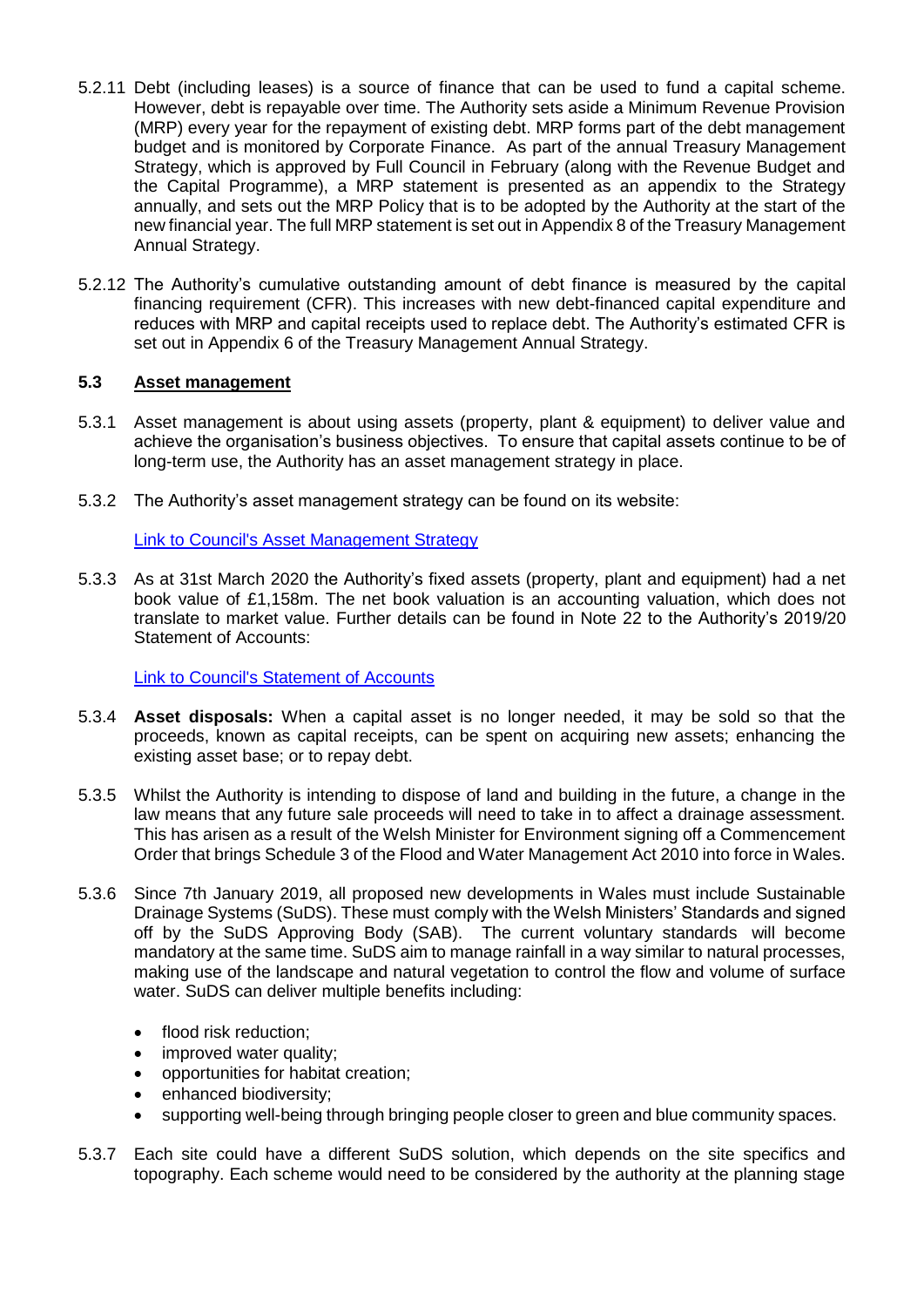and for the SuDS to be approved and adopted. Since the SuDS are site specific it is not possible to forecast a receipt with any degree of accuracy.

- 5.3.8 **Capital receipts:** As of 1st April 2018, Welsh Government issued a capitalisation directive that allows Welsh Authorities to use capital receipts to fund revenue expenditure incurred as a result of transforming service delivery; cutting back services to generate savings; or investing in economic growth projects that are designed to reduce revenue costs or pressures over time. The use of capital receipts to fund such expenditure is permitted until 31 March 2022.
- 5.3.9 A summary of the Capitalisation Directive issued by the Welsh Government that the Authority can adopt for the Flexible Use of Capital Receipts is detailed in Appendix 1. At present there are no plans to utilise the current capital receipts reserve to fund transformation expenditure.
- 5.3.10 **Governance:** If in the future the Authority decided to utilise the Capital Receipts Directive to fund revenue expenditure a Cabinet decision will be required. The cabinet report will need to demonstrate:
	- A robust business case with a full option appraisal;
	- Identification of actual capital receipts received that are uncommitted;
	- An analysis of what the capital receipt could have been used for;
	- Value for money.

#### **5.4 Treasury Management**

- 5.4.1 The Chartered Institute of Public Finance & Accountancy defines treasury management as "The management of the organisation's borrowing; investments and cash flows; its banking; money market and capital market transactions; the effective control of the risks associated with those activities; and the pursuit of optimum performance consistent with those risks".
- 5.4.2 Surplus cash is invested until required, while a shortage of cash will be met by borrowing, to avoid excessive credit balances or overdrafts in the bank current account. Investment balances tend to be high at the start of the financial year as revenue income is received before it is spent, but reduce in the long-term as capital expenditure is incurred before being financed.
- 5.4.3 Due to decisions taken in the past, the Authority currently has £301.6m nominal debt outstanding as at 31 March 2020, at an average interest rate of 4.51% and £107.4m nominal treasury investments at an average rate of 0.68%.
- 5.4.4 The Annual Treasury Management Strategy is approved by Full Council every February, and sets out the Authority's Borrowing Strategy; Investment Strategy; and respective prudential indicators.

#### **5.5 Investments for Service Purposes**

- 5.5.1 The Authority provides capital grants to local businesses and the voluntary sector for the purpose of economic regeneration (Caerphilly Enterprise Fund – 2020/21 capital budget of £148k). Such grants are awarded on application and criteria basis.
- 5.5.2 **Governance:** Decisions to award local businesses and the voluntary sector capital grants are undertaken by the relevant service manager in consultation with the Head of Service. The Caerphilly Enterprise Fund grant applications are assessed by the Business Enterprise Renewal Team, the Cabinet Member for Economy and Enterprise and a Grant Officer from Finance. The final decision to award is undertaken by the Head of Regeneration and Planning. In either case the award decision is posted on the intranet.
- 5.5.3 The decision to make a loan or to purchase share capital will be referred to the Head of Finance, who will in turn make a recommendation to Cabinet and Full Council once an appraisal exercise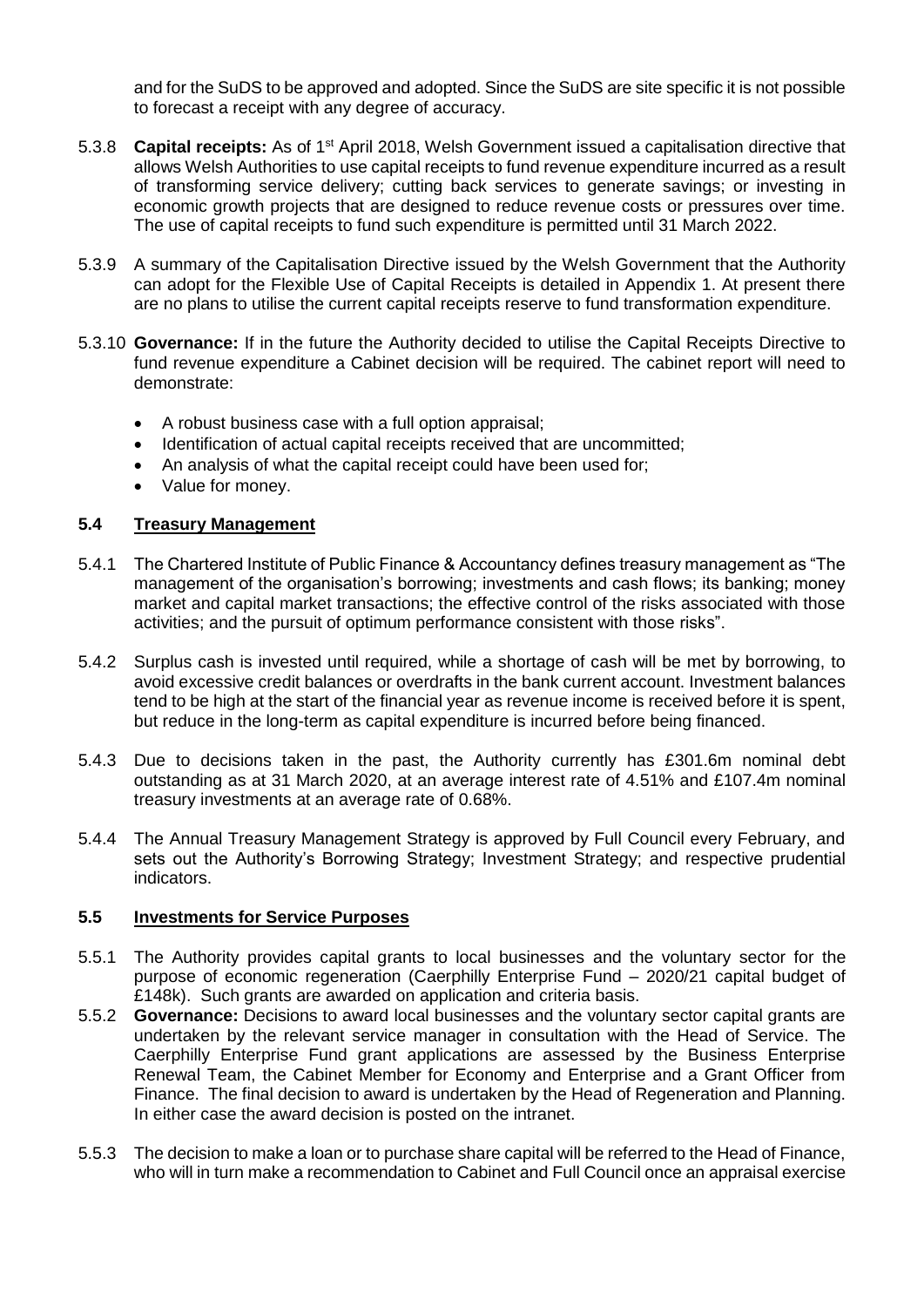has been undertaken. The decision to award will need to be funded from the capital programme and will be subject to a robust business case in the first instance.

### 5.6 **Commercial Activities**

- 5.6.1 A number of local authorities in England are investing in commercial property, either via a fund manager or direct purchase of property in order to generate enhanced treasury returns above the rate of inflation. The returns generated from this type of investments are supporting revenue budgets in an environment when central government revenue support funding is declining year on year.
- 5.6.2 At present the Authority does not invest in commercial property either directly (through property acquisitions) or indirectly (through a fund manager). However, the Authority would like to keep its options open for future investment in property and other commercial investments.
- 5.6.3 In the event of the Authority purchasing a commercial investment, the Authority may seek to finance the purchase through borrowing, (for debt to yield purchases the Authority will not be able to borrow from the PWLB). In any such case arising the Authority will prepare a detail report for Council that includes a full option appraisal and risk assessment of the investment. The report will highlight the rationale for the commercial investment.
- 5.6.4 With financial return being the main objective, the Authority accepts higher risk on commercial investment than with treasury investments. The principal risk exposures include a decline in the property market; volatility in the capital value of property; capital being tied up in the medium/long-term horizon and active management of properties when purchased directly rather than purchasing the property through a fund manager.
- 5.6.5 In recognition of the risks stipulated in the above paragraph, the Authority will adopt a policy whereby 50% of the annual income generated will be ring fenced in an earmarked reserve to offset in any fall in capital values or capital income; or fund any other associated cost. The remaining 50% of the annual income generated will be made available to the Authority to support frontline services and enabling the Authority to achieve a balanced budget. Periodic reviews will take place at least once a year to review this policy. The Head of Corporate Finance would recommend changes to the policy, if appropriate, at any time by way of a report to Cabinet.
- 5.6.6 **Governance:** Treasury management decisions on commercial investments are made in accordance with the approved Treasury management Strategy. Non treasury investments will be referred to the Head of Finance and the Corporate Management Team to consider with further referral to Cabinet and Full Council for the final decision. Monitoring of the commercial investments (treasury management related) will be included within the treasury management monitoring reports (or other Council reports) that are presented to the Policy and Resources Committee. Non-treasury management commercial investments will be reported separately by the Head of Corporate Finance.
- 5.6.7 The Authority will seek expert independent and external advice whenever a commercial investment opportunity arises prior to investing. Legal advice will also be sought from within the Authority, and where necessary externally.

#### 5.7 **Revenue Budget Implications**

5.7.1 Although capital expenditure is not charged directly to the revenue budget, interest payable on loans and MRP repayments are charged to revenue, offset by any investment income receivable. The net annual charge is known as financing costs; this is compared to the net revenue stream i.e. the amount funded from Council Tax, business rates and general government grants.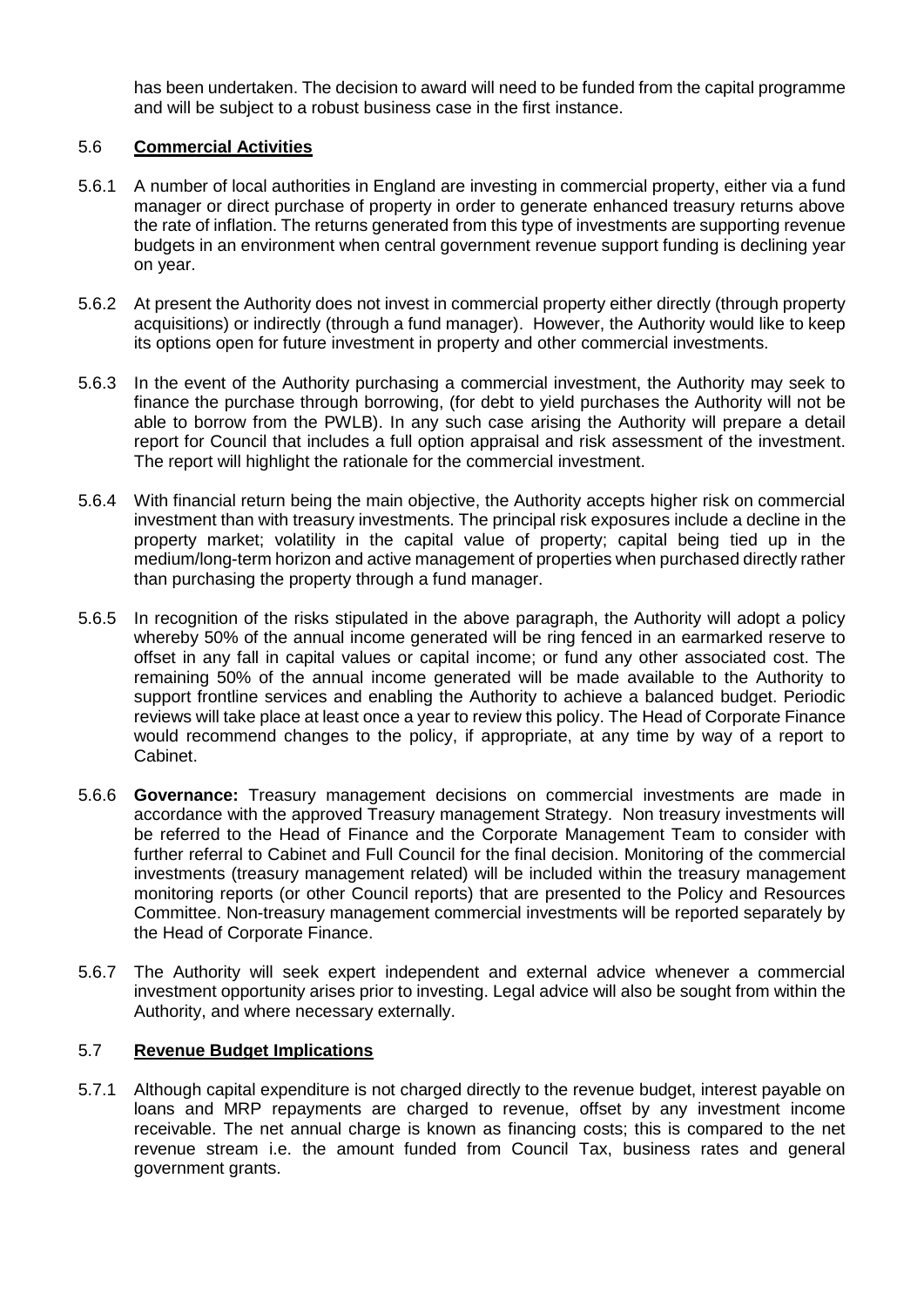- 5.7.2 Further details on the revenue implications of capital expenditure are set in Appendix 6 of the Treasury Management Annual Strategy, Capital Finance Prudential Indicators and Minimum Revenue Provision Policy for 2021/2022 report.
- 5.7.3 **Sustainability**: Due to very long-term nature of capital expenditure and financing, the revenue budget implications of expenditure incurred in the next few years will extend for up to 50 years.

#### **5.8 Knowledge and Skills**

- 5.8.1 The Council employs professionally qualified and experienced staff in senior positions with responsibility for making capital expenditure, borrowing and investment decisions.
- 5.8.2 Where Council staff do not have the knowledge and skills required, use is made of external advisers and consultants that are specialists in their field. The Authority currently employs Arlingclose Limited as treasury management advisers. This approach is more cost effective than employing such staff directly, and ensures that the Authority has access to knowledge and skills commensurate with its risk appetite.
- 5.8.3 The Council will employ, where necessary, consultants and other professional experts to advise upon technical issues relating to non-treasury management commercial investments.
- 5.8.4 **Training:** Key relevant staff will undertake training as and when opportunities arise or whenever there are changes in regulations. The contract for Treasury Consultancy Services includes requirements for Member and Officer training to be provided during any year. Officers will look to schedule treasury management training for Members for autumn 2021. Further Member training will be undertaken as and when required.

#### **6**. **ASSUMPTIONS**

- 6.1 The details set out in the report are based on information collected from Heads of Service for the delivery of capital works.
- 6.2 It has been assumed that the Authority will fund a proportion of its capital programme through supported borrowing.
- 6.3 It has been assumed that the HRA's borrowing needs are based on the current Business Plan at the time of writing this report.

#### **7. LINKS TO STRATEGY**

7.1 The report has links to the strategic themes of the Authority, taking into account cross-cutting issues where relevant. It has specific links to the following documents:

#### **a) Medium Term Financial Plan**

The Capital Strategy is closely linked to the Medium Term Financial Plan (MTFP), primarily with respect to the affordability of the capital programme.

#### **b) Treasury Management Strategy**

The Treasury Management Strategy links to the Capital Strategy in determining the Authority's approach to borrowing and investments, including borrowing to fund capital expenditure. The Treasury Management Strategy is closely related to the Prudential Code and Prudential Indicators.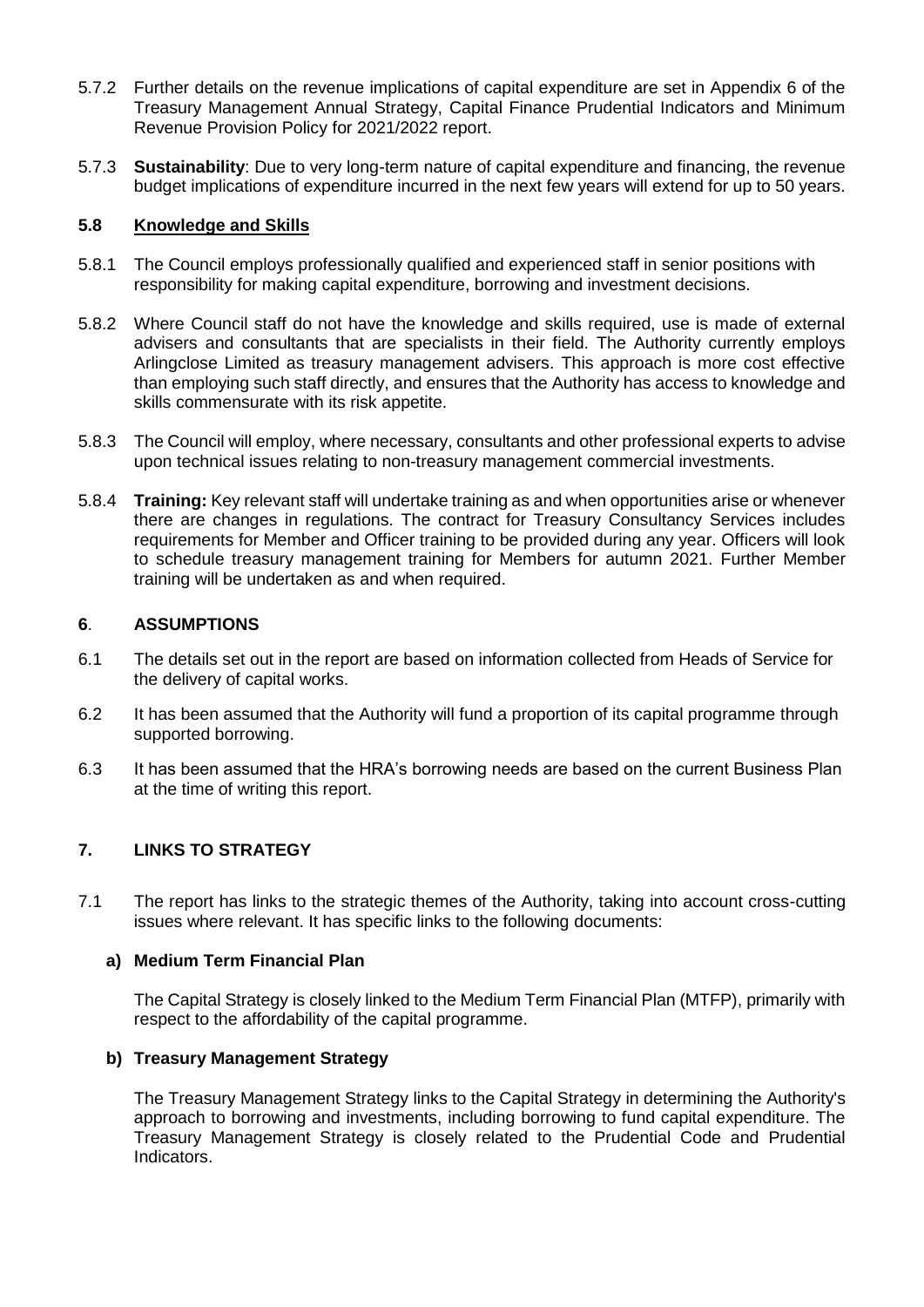The Authority has an integrated Treasury Management Strategy, and has adopted the CIPFA Code of Practice for Treasury Management in Public Services. The Treasury Management Strategy deals with borrowing and investment arising as a consequence of all the financial transactions of the authority, not exclusively those arising from capital spending.

## **c) Statement of Accounts**

Capital expenditure incurred during the year is reflected in the Balance Sheet of the Statement of Accounts ensuring stewardship of assets is demonstrated. The accurate monitoring and recording of capital expenditure ensures that this document is free from material error. The Statement of Accounts is externally audited at the end of each financial year to certify that it presents a true and fair view of the financial position of the Authority.

# **d) Regulatory Framework of Capital Spend**

The Procurement Strategy, along with the Contract Standing Orders and Financial Regulations, looks at who can be used to supply goods and services to the Authority, and how these goods and services should best be obtained to secure value for money.

- 7.2 Prudent financial management contributes to the following Well-being Goals within the Wellbeing of Future Generations Act (Wales) 2015:-
	- A prosperous Wales.
	- A resilient Wales.
	- A healthier Wales.
	- A more equal Wales.
	- A Wales of cohesive communities.
	- A Wales of vibrant culture and thriving Welsh Language.
	- A globally responsible Wales.

# **8. WELL-BEING OF FUTURE GENERATIONS**

8.1 The establishment of a capital strategy is a key element of effective financial management and risk management of the Authority's resources, which assists the achievement of the Well-being Goals within the Well-being of Future Generations Act (Wales) 2015.

#### **9. EQUALITIES IMPLICATIONS**

9.1 There are no potential equalities implications of this report and its recommendations on groups or individuals who fall under the categories identified in the Council's Strategic Equality Plan. There is no requirement for an Equalities Impact Assessment Questionnaire to be completed for this report.

#### **10. FINANCIAL IMPLICATIONS**

10.1 There are no financial implications arising from this report.

#### **11. PERSONNEL IMPLICATIONS**

11.1 There are no personnel implications.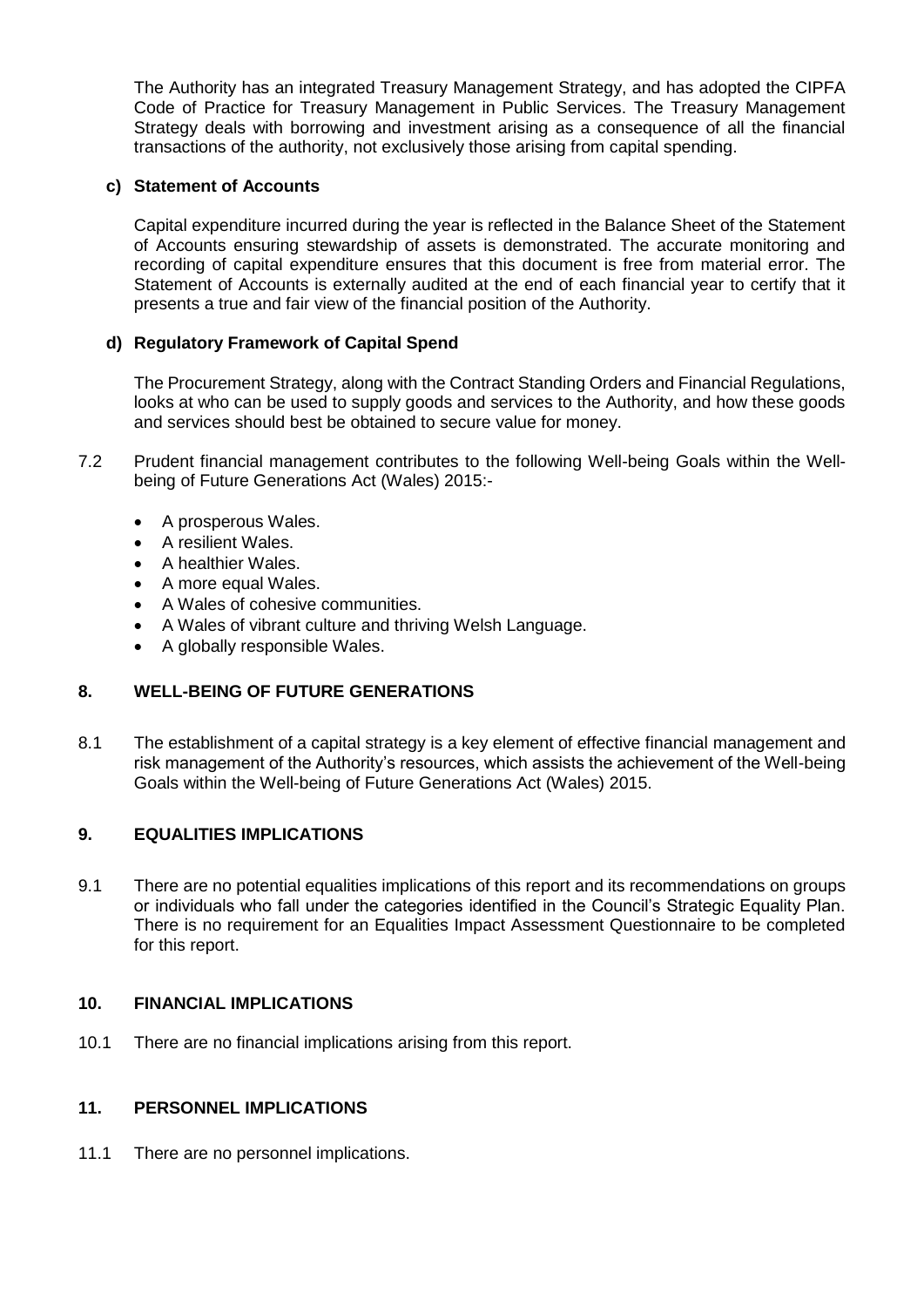# **12. CONSULTATION**

12.1 The report was presented to the Policy and Resources Scrutiny Committee on the 12<sup>th</sup> January 2021 for their comment as part of the consultation process. The Scrutiny Committee made the following comments and recommendation to Council: -

One Member wished to know if capital receipts had been used to fund expenditure incurred as a result of transforming service delivery, as per a Welsh Government directive allowing this avenue of funding. The Head of Financial Services and S151 Officer advised that the Council had not made use of this capitalisation directive because it was the intention to use capital receipts to fund the Place Shaping strategy and other investment proposals that will be shared with Members. The Member also asked about the use of the Caerphilly Enterprise Fund, officers advised that the fund had been fully utilised through grants to local businesses and was administered by the Business Renewal Team.

Following consideration and discussion the Policy and Resources Scrutiny Committee by a majority present, and in noting in that there were no abstentions and no votes against, RECOMMENDED to Council that the annual Capital Strategy Report 2021/22 be approved.

12.2 No external consultation is required for the purposes of the report. However, advice has been sought from the Authority's current Treasury Management Adviser.

# **13. STATUTORY POWER**

13.1 Local Government Act 1972

Author: Rhiann Williams – Group Accountant -Treasury Management & Capital Consultees: Policy and Resources Scrutiny Committee Corporate Management Team (CMT) Stephen Harris – Head of Financial Services & Deputy S151 Officer Andrew Southcombe – Finance Manager, Corporate Finance Robert Tranter- Head of Legal Services & monitoring Officer Cllr E. Stenner – Cabinet Member for Finance, Performance & Planning

Appendix 1: Flexible Use of Capital Receipts Policy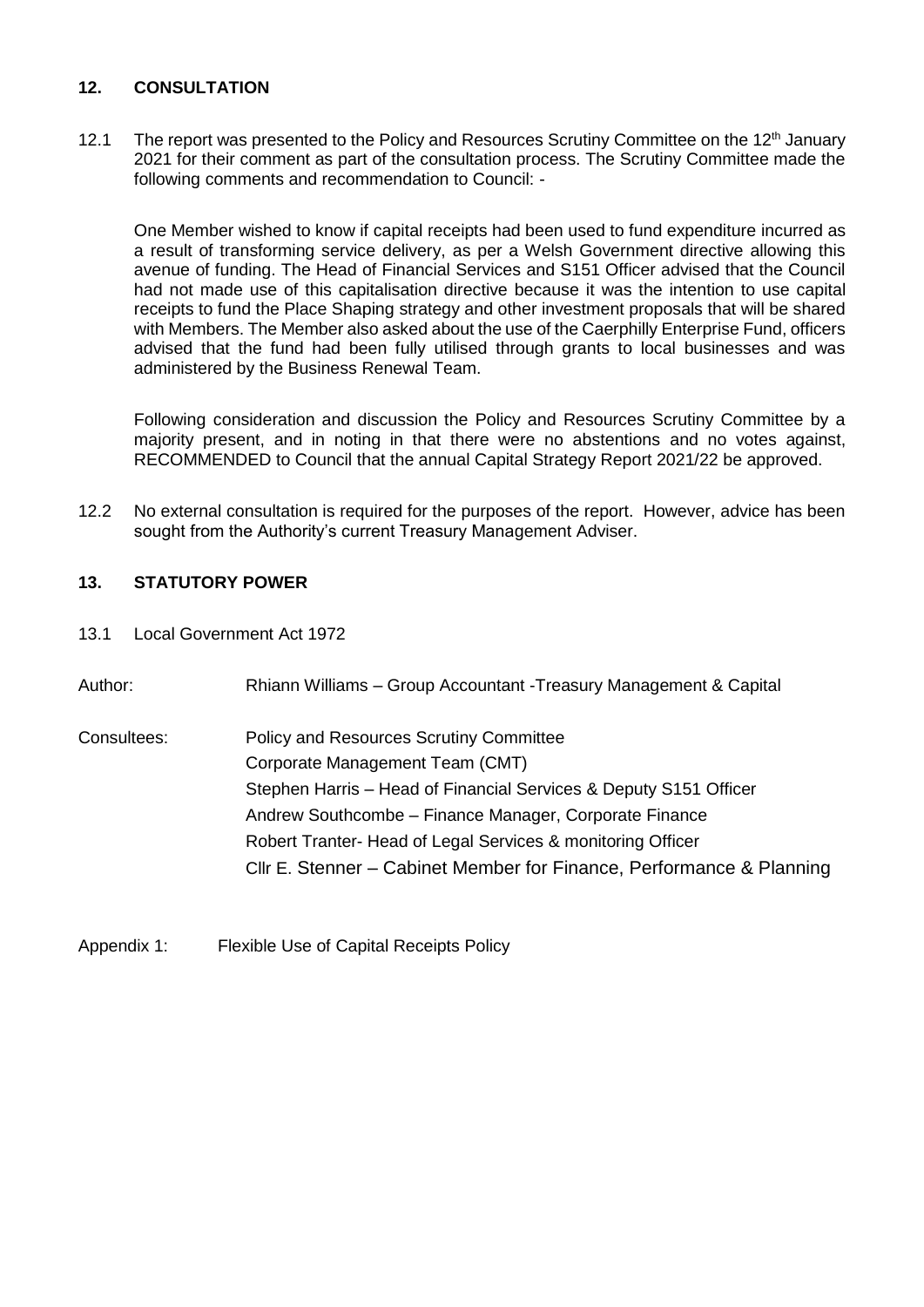# **Appendix 1: Flexible Use of Capital Receipts Policy**

# **Legislation**

- The Local Government Act 2003 ("the Act"), section 15(1) requires a local authority "…to have regard (a) to such guidance as the Secretary of State may issue, and (b) to such other guidance as the Secretary of State may by regulations specify…". and section 24 of the Act states "In its application to Wales, …for any reference to the Secretary of State there were substituted a reference to the Welsh Ministers."
- In December 2017, the Secretary of State announced, the continuation of the capital receipts flexibility programme for a further three years, to give local authorities in England the continued freedom to use capital receipts from the sale of their own asset (excluding Right to Buy receipts) to help fund the revenue costs of transformation projects and release savings. These powers have been exercised under sections 16(2)(b) and 20 of the Local Government Act 2003 (the Act). This will cover expenditure incurred from 1<sup>st</sup> April 2016 up to 31 March 2022, and relates to expenditure incurred as a result of service transformation that reduces costs and generate savings.
- In Further exercise of Welsh Minister's powers under section 20 of the Act, the continuation of the capital receipts flexibility programme will also be extended to Welsh local authorities within the meaning of section 9 of the Act and regulations made under that section (part 3 SI 2003/3239{W319}).

# **Application**

- The direction makes it clear that local authorities cannot borrow to finance the revenue costs of service reform. Local authorities can only use capital receipts from the disposal of property plant and equipment assets received in the years in which this flexibility is offered.
- Capital receipts generated from the sale of Council houses Right to Buy scheme are excluded.
- Welsh Ministers believe that individual authorities and groups of authorities are best placed to decide which projects will be most effective for their areas. The key criterion to use when deciding whether expenditure can be funded by the capital receipts flexibility is that it is forecast to generate ongoing savings or reduce revenue costs or pressures over the longer term to an authority, or several authorities, and/or to another public body.
- The Capitalisation Directive for the Flexible Use of Capital receipts applies from 1<sup>st</sup> April 2016 to 31st March 2022.

#### **Accountability & Transparency**

- A disclosure note will be included in the Statement of Accounts in the relevant year detailing the individual projects that have been funded or part funded through capital receipts flexibility.
- As a minimum, the disclosure note should list each project that made use of the capital receipts flexibility, ensuring that it details the split of up-front funding for each project between capital receipts and other sources, and that on a project-by-project basis, setting out the expected savings and/or benefits of investment.